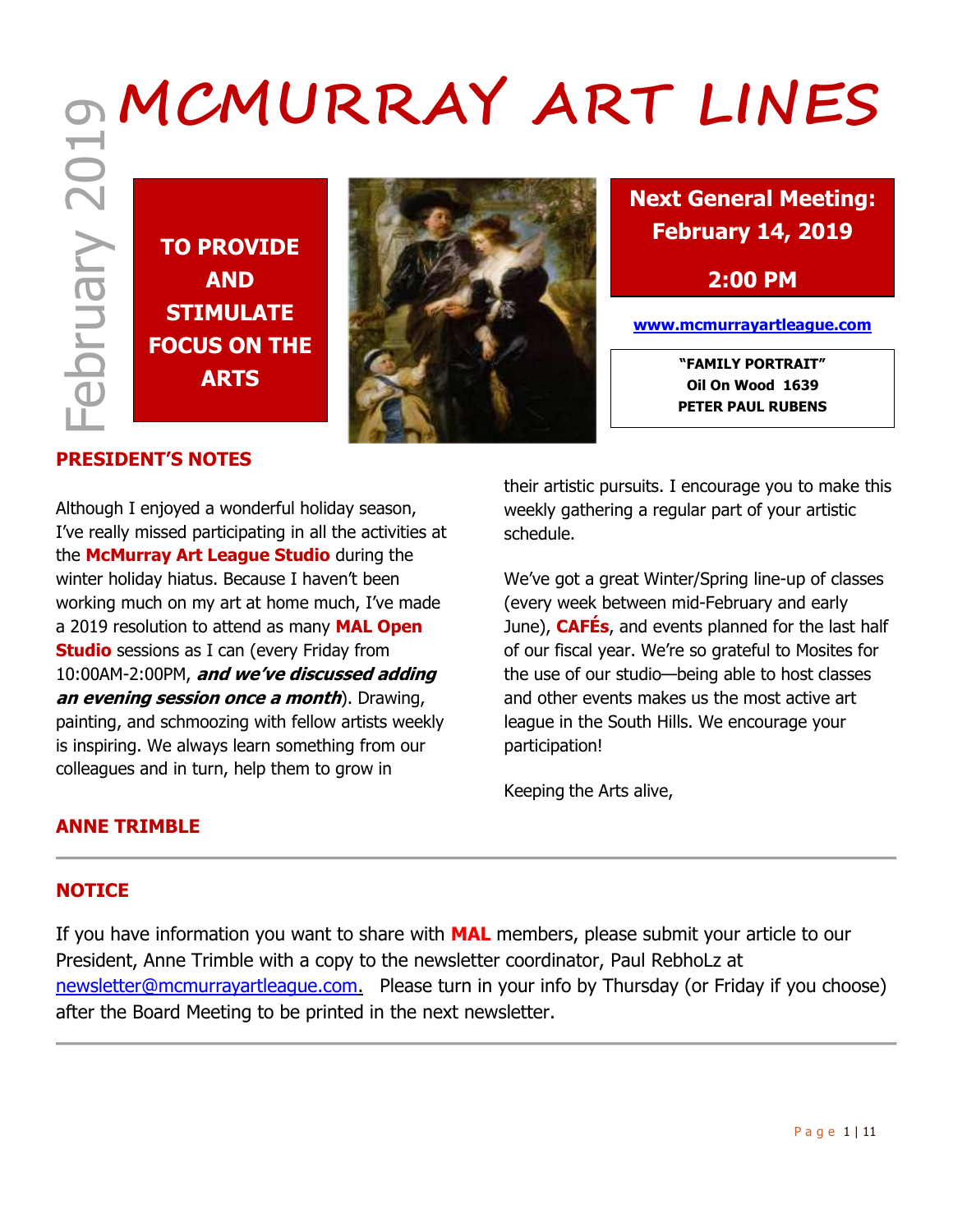## **UPCOMING CLASSES – 2019**

Thanks to the hard work of Betty Roseborough (who has stepped in for Fred Kunz during his cancer treatment), we've got classes scheduled for every week from mid-February through early June. Included are both past popular instructors and new ones, with a great range of mediums. Spaces are limited so please sign up early to ensure your spot in class since these classes are open to the public.

| <b>Date 2019</b>          | <b>Class</b>                                                                                          | <b>Time</b> | <b>Members</b> | Non-           |
|---------------------------|-------------------------------------------------------------------------------------------------------|-------------|----------------|----------------|
|                           |                                                                                                       |             |                | <b>Members</b> |
| Feb. 13, 20               | <u>Tom McNickle</u> , Oil Paints, supplies (Register)                                                 | 10:00-3:00  | \$40/day       | \$45/day       |
| Feb. 28, Mar. 7           | Suzanne Werder, Acrylic Self-Portraits<br><u>(Register)</u>                                           | 10:00-4:00  | \$30/day       | \$35/day       |
| Mar 13, 20                | Eileen Sudzina, Watercolor in Yupo,<br>description, supplies (Register)                               | 10:00-4:00  | \$35/day       | \$40/day       |
| Mar. 27, Apr. 3           | Gail Beem, Pastel, supplies (Register)                                                                | 10:00-4:00  | \$40/day       | \$45/day       |
| Apr. 10, 17               | <u>Yelena Lamm</u> , Oil Still Life, supplies (Register)                                              | 10:00-4:00  | \$35/day       | \$40/day       |
| Apr. 24, May 1            | <b>Barry Jeter, Watercolor, supplies (Register)</b>                                                   | 10:00-4:00  | \$40/day       | \$45/day       |
| May 8, 15                 | <u>James Sulkowski</u> , Pastel Landscapes (Register)                                                 | 10:00-4:00  | \$40/day       | \$45/day       |
| May 22, 29, Jun.<br>5, 12 | Sue Levy, Beginner-Intermediate<br>Watercolor, Artist Info (p.1) (p.2),<br><b>Supplies (Register)</b> | 10:00-2:00  | \$30/day       | \$35/day       |

#### **To register for a class**:

- 1. You may register on the **MAL Website** by viewing the class under the [Events](https://www.mcmurrayartleague.com/page-1498580) menu option and clicking Register (register for the series or for each day separately) **OR** you may notify the Class Registrar, Jean Kunz, via email at [classregistrar@mcmurrayartleague.com](mailto:classregistrar@mcmurrayartleague.com) or 412-831- 9992 and ask to be placed on the class list for the classes and dates desired.
- 2. After you register, you can pay on the **MAL Website** or mail a check made out to **McMurray Art League** for the cost of the classes to the registrar:

Jean Kunz; 1818 Kent Rd.; Pittsburgh, PA 15241

In the Memo section of your check, note which instructor classes and dates the check covers. You will receive an email confirmation for your registration.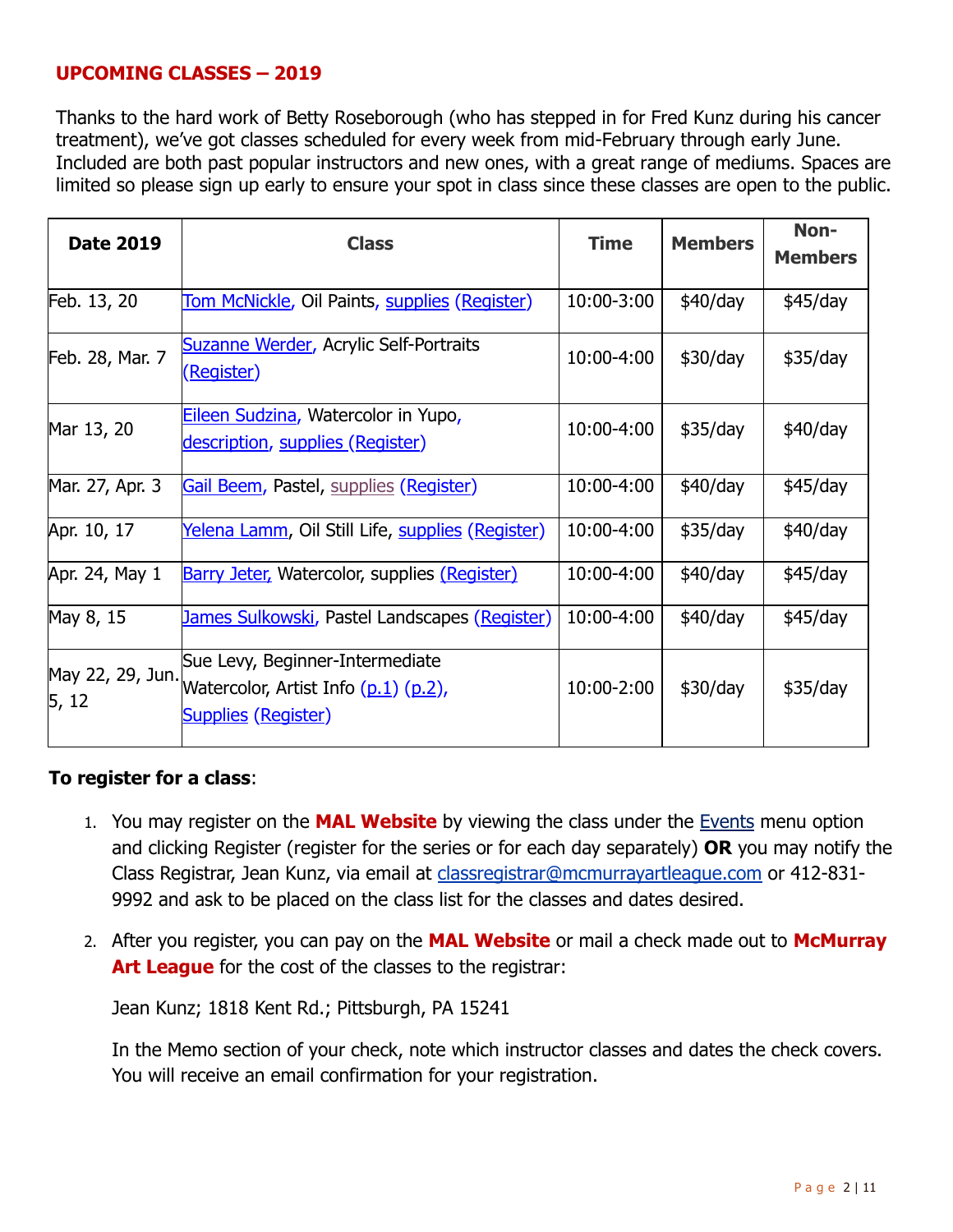## **CLASS PREVIEWS:**

## **Here is a preview of our February Class Instructors:**

## **THOMAS MCNICKLE**



The class will consist of two demonstrations followed by individual painting time and critique at the end of the class. I will work with students individually as much as possible. We will concentrate on landscape painting in oil. Necessary materials will require a reasonable selection of oil paint and brushes, small canvasses on which to paint and perhaps some reference photos. I will bring some photos but you might prefer working from your own.

Thomas McNickle's work has been exhibited in over thirty museum and gallery exhibitions and can be found in numerous collections including the Butler Institute of American Art, the Hoyt Institute of Fine Art, Vero Beach Center for the Arts and Kansas State University. thomasmcnickle.com

#### **SUZANNE WERDNER**



Is a selfie still a selfie if you don't use a camera? In this class we will explore the face that you look at every day as we paint portraits of ourselves in acrylic conveying emotion and capturing personality.

Suzanne Werdner is an artist, educator, and intercultural bridge builder. She is involved in the quickly growing artist scene, and partakes in a weekly Life Drawing at the Panza Gallery in Millville.

Suzanne says ―I believe in the power of art to transform, redeem, heal and reveal. My work seeks to give voice to silenced people by creating ways of seeing and listening to them.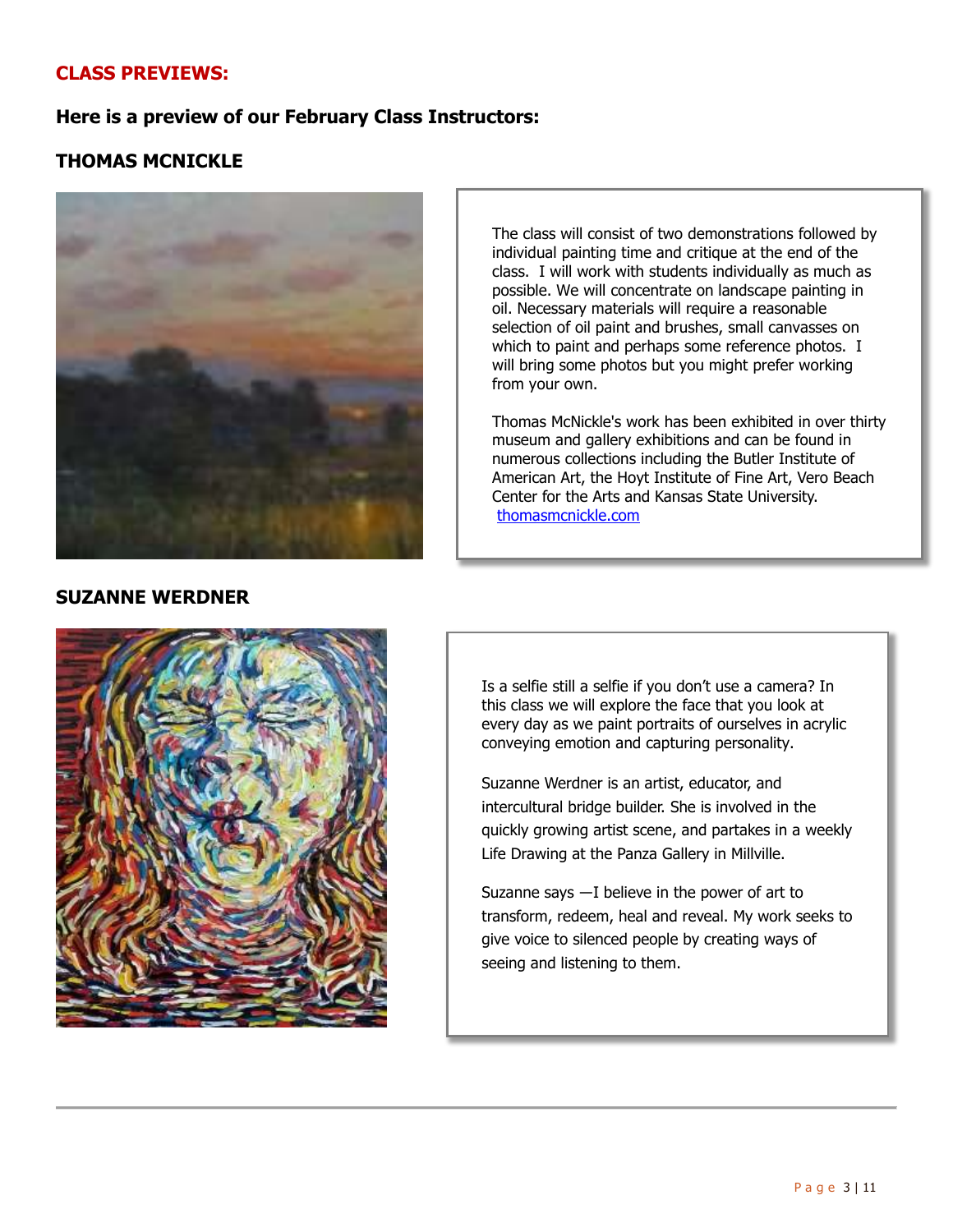#### **CONFIRMED MEETING DATES FOR 2019**

| <b>Board Meetings 2:00 PM</b> | <b>General Meetings</b>   | <b>Presenter</b>         |
|-------------------------------|---------------------------|--------------------------|
| January 21, 2019              | February 14, 2019 2:00 PM | William Rock (See below) |
| February 25, 2019             | March 14, 2019 2:00 PM    | Elizabeth Castonguay     |
| March 25, 2019                | April 11, 2019 7:00 PM    | Michael Schiavone        |
| April 22, 2019                | May 09, 2019 7:00 PM      | Craig Peterson           |
| May 20, 2019                  |                           |                          |



William Rock will show images of his sculpture and painting as well as dialogue the topic "Art and The Transcendent Self". Find out how as an artist you are tapping into inner mystical territories and how you can use this insight to not only more fully engage your art but your life as well. William Rock's painting and sculpture proposes a consideration of art springing from the world beyond the rational, intellectual realm. His work taps into the mystical traditions which are as old as humanity itself. [williamrockart.com](file:///C:/Users/prebh/Desktop/williamrockart.com)

#### **BETTY ROSEBOROUGH**

#### **CALLING ALL MEMBERS – PLEASE READ**

The **McMurray Art League** provides a splendid conduit for people to enjoy and promote art. As members, we have so many opportunities to experience artistic events, and to enhance our own knowledge and skills. Many of the members in this league work in the daytime and cannot take advantage of some of our daytime events like **Open Studio**. If a number of you would like to hold an **Open Studio** in the evening this could easily be arranged. In addition, if there are any other ideas for evening activities please present these ideas to Paul Rebholz. We encourage you to take advantage of this wonderful studio facility available to all members. You can contact me via phone at 412-680-1312 or email at [P. Rebholz@Live.com](mailto:P.Rebholz@Live.com).

#### **PAUL REBHOLZ**

#### **MEMBERSHIP**

**MAL** welcomes new members Arindam Sen and William (Bill) Ceriani. If you received a directory in September 2018 which contained printing errors, a limited number of corrected directories are now available. Please contact Leslie Baldwin at **l**[esbld@verizon.net](mailto:lesbld@verizon.net) if you need a new directory.

#### **LESLIE BALDWIN/ CAROL AURIN**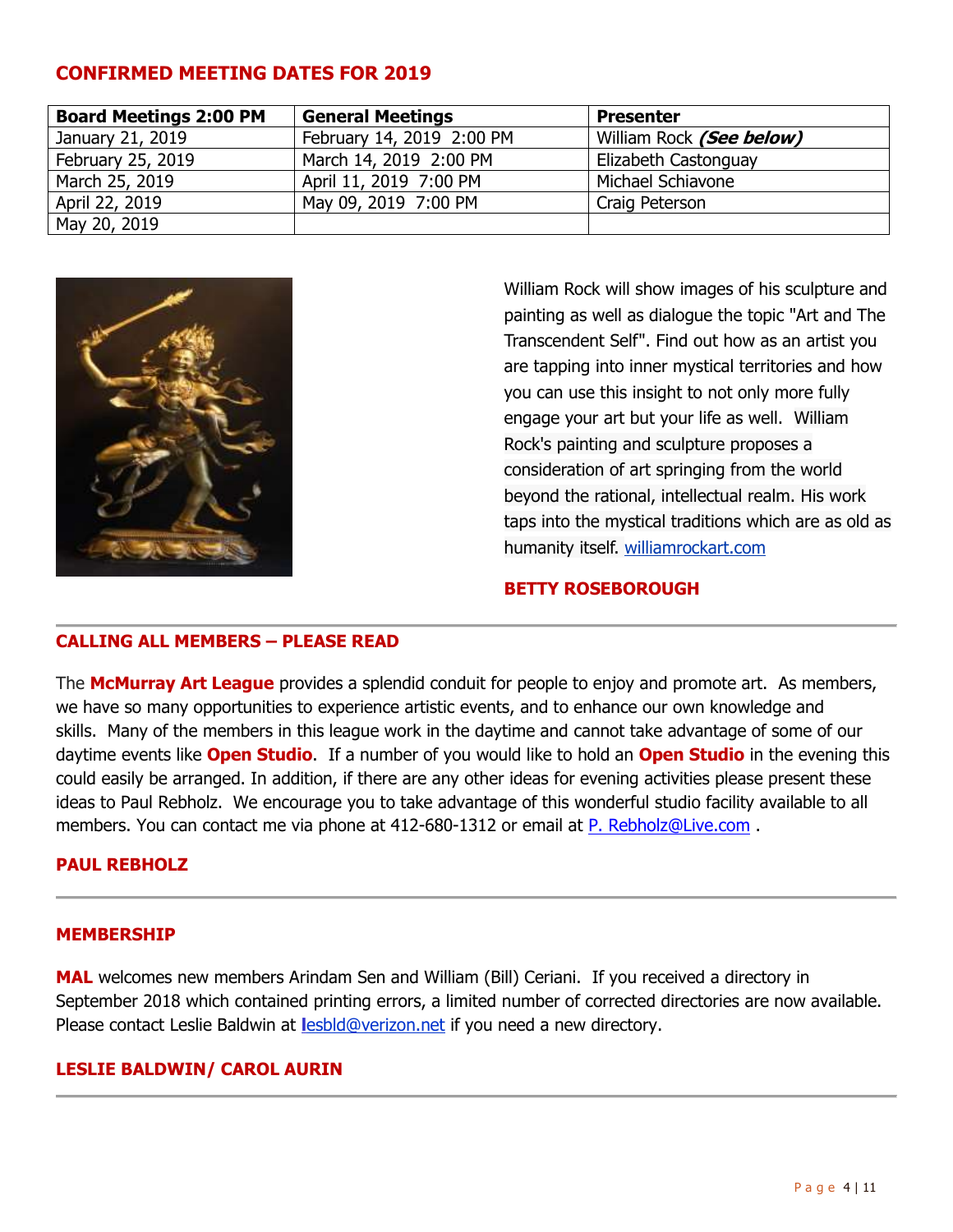## **STUDIO WINDOW EXHIBIT**

David Kane had a great **MAL Window Exhibit** for January. The following additional members will be showing their art in the next two months:

- Andrea LaNasa February
- Linda Saksa March

The artists are all members of **MAL**. Please encourage your friends to visit the studio on Fridays when we are open from 10AM to 2PM to see the fine art work on display in the window and inside the studio.

## **DARLA RAE DUFFY**

## **STUDIO GALLERY EXHIBIT – MARCH THROUGH JUNE "CHANGES in L' ATTITUDE"**

SPRING IS COMING…eventually, yes it is…and so is the hanging of our next themed gallery exhibit show **"Changes in L'Attitude".** The drop off of new art work and pick up of the current **"Naturally"** pieces is Tuesday, March 19 from 5-6pm. If you cannot make that time, please contact Linda Saksa to arrange an alternate drop off time. Work in this show should be framed and ready to hang.

As always feel free to interpret the title of the show freely, especially since we don't exactly know what it means --- but it sounded like a great theme for great art work! Is it attitudes or latitudes? Have fun deciding. Every artist can enter up to 3 pieces.

- **FYI: LATITUDE**: ---the angular distance of a place north or south of the earth's equator, or of a celestial object north or south of the celestial equator ---scope for freedom of action or thought.
- **ATTITUDE**: ---manner, disposition, feeling, position, etc., with regard to a person or thing; tendency or orientation, especially of the mind ---position or posture of the body appropriate to or expressive of an action, emotion, etc.

Please register online or email Linda and send tag information (title, medium and price) to Linda Saksa, [saxa3@msn.com](mailto:saxa3@msn.com) by Thursday, March 14. This show will run until Tuesday, June 4 when the summer show will be exhibited.

Looking forward to seeing your work!

#### **LINDA SAKSA AND MICHALINA PENDZICH**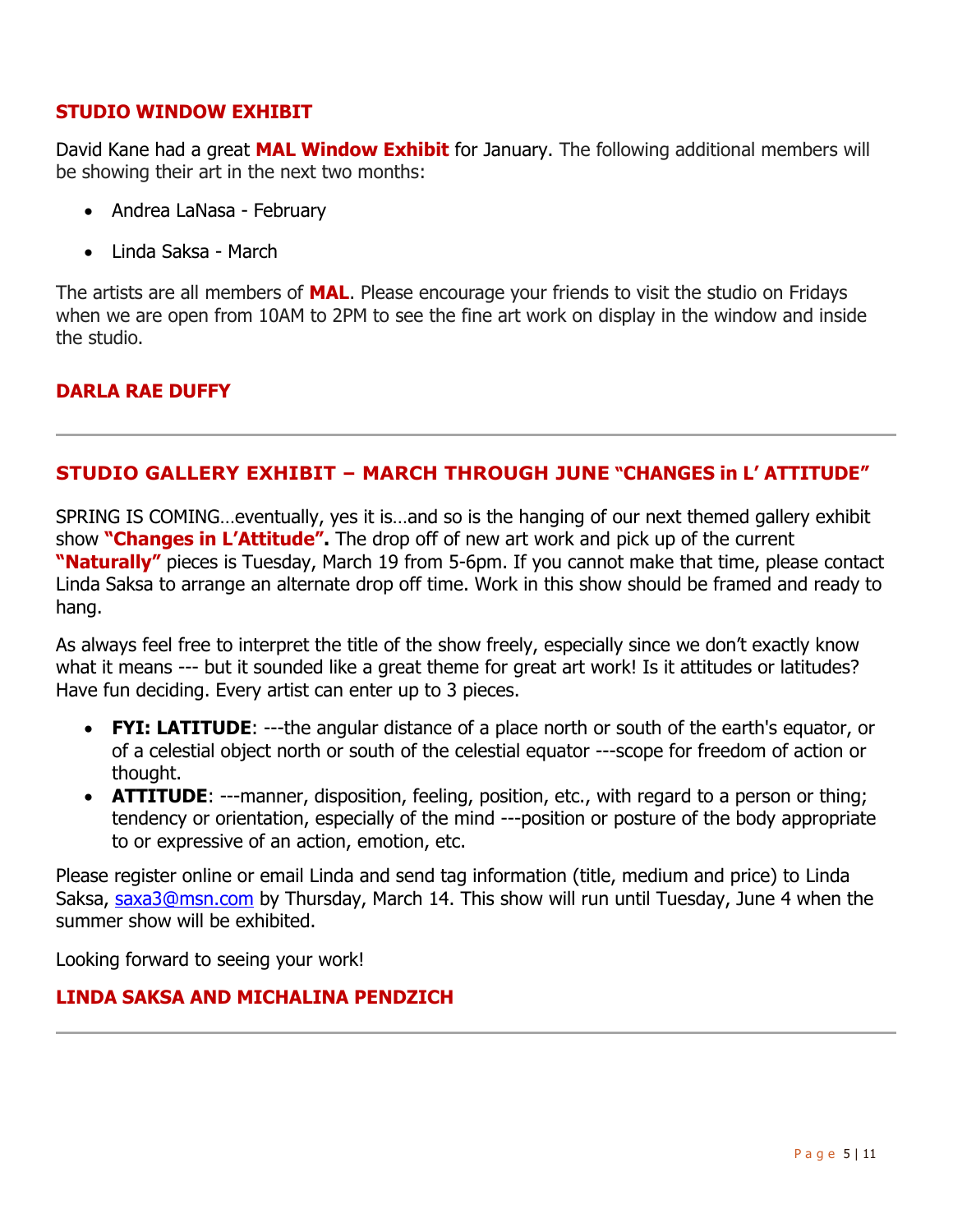## **"ANYTHING GOES" MARCH 1-10 EXHIBIT AT THE GALLERIA**

The Galleria was late getting back to us regarding a spring-time show so we scheduled our spring juried show at the Peters Township Library May 3-11. Based on a quick survey of **MAL** members, there was enough interest in having a "no-frills, sales-focused" show during the Galleria's offered time slot to make it worthwhile. Act fast to take advantage of this sales opportunity. Questions? Contact Jan Pini at [janpini@verizon.net](mailto:janpini@verizon.net) or 724-518-5585.

- No entry fee
- No screening, although works are expected to abide by **MAL League Standards**
- (click [here](https://www.mcmurrayartleague.com/resources/Documents/Misc/MAL_2013_08_Exhibit_Standards.pdf) to see **Standards**)
- Limited sitting times (11-2 and 5-8)
- Pieces shown in prior **MAL** shows may be used
- Cards and bin art accepted
- No 3D art as we do not have a kiosk
- Four pieces may be shown
- No awards
- Online registration preferred, please!

| <b>Important dates</b>              |                           |
|-------------------------------------|---------------------------|
| Registration online or postmark:    | Saturday, Feb. 16         |
| Screen setup no artwork (Galleria): | Thursday, Feb. 28 8-11 PM |
| Drop off work (Galleria):           | Friday, Mar. 1 7-9 AM     |
| Show takedown:                      | Sunday, Mar. 10 5 PM      |

For more details, see our Exhibits page at: [www.mcmurrayartleague.com/Exhibits/](file:///C:/Users/prebh/Desktop/www.mcmurrayartleague.com/Exhibits/)

#### **JAN PINI**

#### **SPRING JURIED SHOW May 3-11 at PETERS TOWNSHIP LIBRARY**

When the Galleria delayed so long in deciding to host the art leagues this spring, we decided to ask the Peters Library to host us again. We were able to grab the May 3-11 time period, right before Mother's Day. More details will be coming but here's a quick snapshot of upcoming dates. Questions? Contact co-chairs Jan Pini at [janpini@verizon.net](mailto:janpini@verizon.net) or 724-518-5585, or Anne Trimble at [anne@annetrimble.com](mailto:anne@annetrimble.com) or 412-512-8499.

| <b>Important dates</b>             |                                   |  |  |
|------------------------------------|-----------------------------------|--|--|
| Registration online or postmark:   | Sunday April 11                   |  |  |
| Screen setup no artwork (Library): | Friday, May 3 from 1 PM - 3 PM    |  |  |
| Drop off work (Library):           | Friday, May 3 from 3 PM - 5 PM    |  |  |
| Reception:                         | Saturday, May 4 from 2 PM - 4 PM  |  |  |
| People's Choice voting cut-off:    | Thursday, May 9 at 7 PM           |  |  |
| Show takedown:                     | Saturday, May 11 from 4 PM - 7 PM |  |  |

**Watch for details on our Exhibits page at:** [www.mcmurrayartleague.com/Exhibits/](file:///C:/Users/prebh/Desktop/www.mcmurrayartleague.com/Exhibits/)

#### **JAN PINI**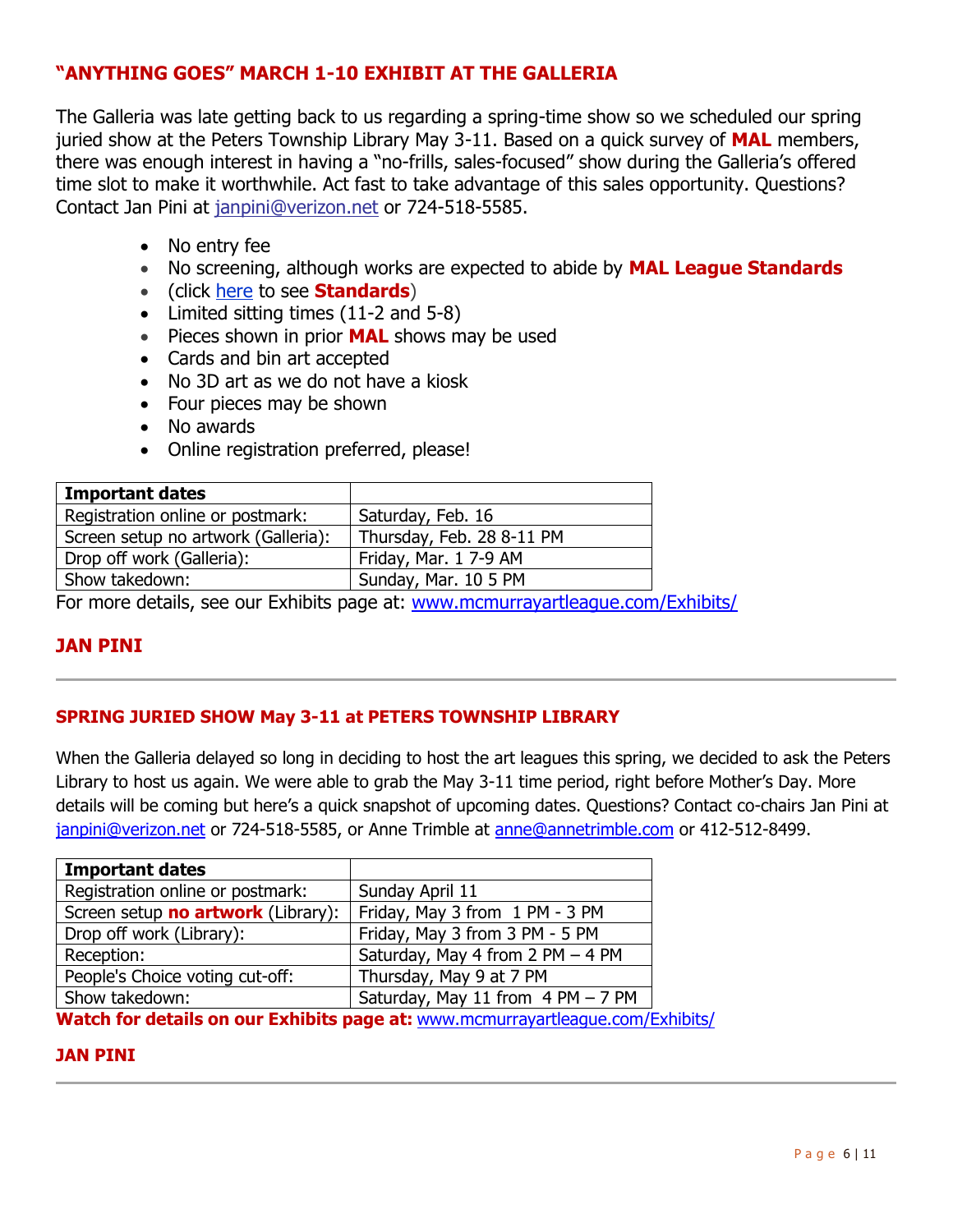#### **PETERS TOWNSIP LIBRARY EXHIBIT**



Peters Township Library has recently renovated the "front room" where **MAL** ongoing art shows are displayed. The space is very inviting, paintings are quite visible, but the square footage we can use has been reduced. A schedule has been set, but subject to change if we need the space for our Annual Juried Show in May. Thanks to Arlene Popko, we once again have some intriguing yet flexible themes to help you consider which pieces you might like to display. Contact Sandy Conley at least 3 days before the show date to register up to 3 pieces.

| <b>SHOW DATES</b>            | <b>THEME</b>               |  |
|------------------------------|----------------------------|--|
| January 8 - March 13, 2019   | <b>Extended "Playtime"</b> |  |
| March 13 - May 22, 2019      | Radical                    |  |
| May 22 - July 24, 2019       | Summer Serenade            |  |
| July 24 – October 23, 2019   | ROYGBIV Series: Cool Tones |  |
| October 23 - January 7, 2020 | ROYGBIV Series: Warm Tones |  |

#### **SANDY CONLEY**

#### **ARTISTIC YOU PAINT ALONG**

The next Artistic You will be held in May. Details will be forthcoming in the near future.

#### **LINDA VAN NEWKIRK**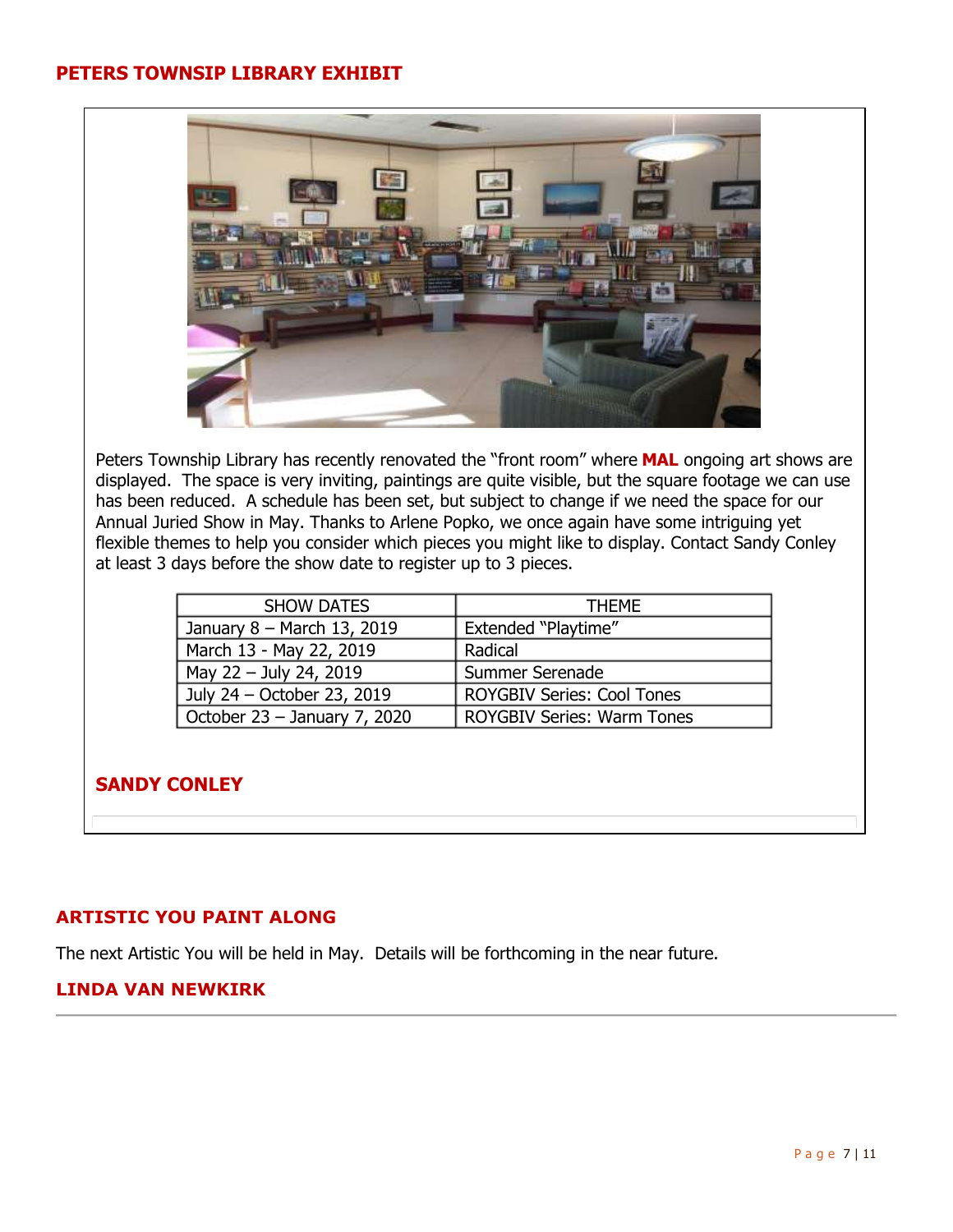# **CAFÉ (Creative Arts for Everyone) MAL MEMBERS ONLY OPPORTUNITY**

Please join us for the following **"MAL Members Only"** offerings - **MAL Cafés**. For only a studio usage fee of \$3.00 (plus cost of materials and supplies, if applicable), **MAL** members can share artistic skills and information with each other. Upcoming **Cafés** include:

- February 21, 6:00 P.M. 9:00 P.M. Portraiture Drawing; Presenter Bill Karaffa
- March 18, 10:00 A.M. 1:00 P.M. Making Flip Cards; Presenter Anne Trimble
- April 2, 12:00 P.M. 3:00 P.M. Making "Pop-Up" Easter Cards; presenter Judy DiGiacomo
- April 26, 10:00 A.M. 1:00 P.M. Polymer Clay Workshop; Presenter Jan Pini

For a materials list, more detailed description of each **Cafés** and to register, refer to the links to each **Cafés** on the Calendar of our **MAL website**. To schedule a **CAFÉ** presentation, contact Leslie Baldwin at [vicepresident@mcmurrayartleague.com](mailto:vicepresident@mcmurrayartleague.com) or 412- 720-7380.

## **LESLIE BALDWIN**

# **OPEN STUDI0 - Fridays from 10:00 AM to 2:00 PM.**

Friday morning. Barely daylight. I'm yanked from the last dregs of dreamland by the rumblings of something loud and large moving up the road. In January that means only one thing … SNOW.

Ughhh...I hate January. (Except for that day on which I was born). So I've got three strikes against me and my feet aren't even on the floor. **Open Studio** looms above me like a dark cloud. I can't go...too cold and wet. No one will come. Especially if there's snow, hmmm...like 2 feet of it. I jumped into my fluffy slippers and ran to the window to see....nothing...sigh. Oh, well, get moving and go. So I did. And so did lots of others. It was a good time with great conversation and even a few good laughs. There was lively music playing in the background, and we were swinging our brushes along to the beat. And we shared our projects and got good feedback from the each other. And no one noticed that I still had my fluffy slippers on...heaven.

Please come join us every Friday from 10 to 2. We love seeing you and catching up. Winter snow alert: if the schools are closed so are we. If the schools are only delayed, we will open at our regular time. Call, email or text me any time at: [klvituccio@gmail.com](mailto:klvituccio@gmail.com) or 412-835-1124 or 412-860-9049.

#### **KAREN VITUCCIO**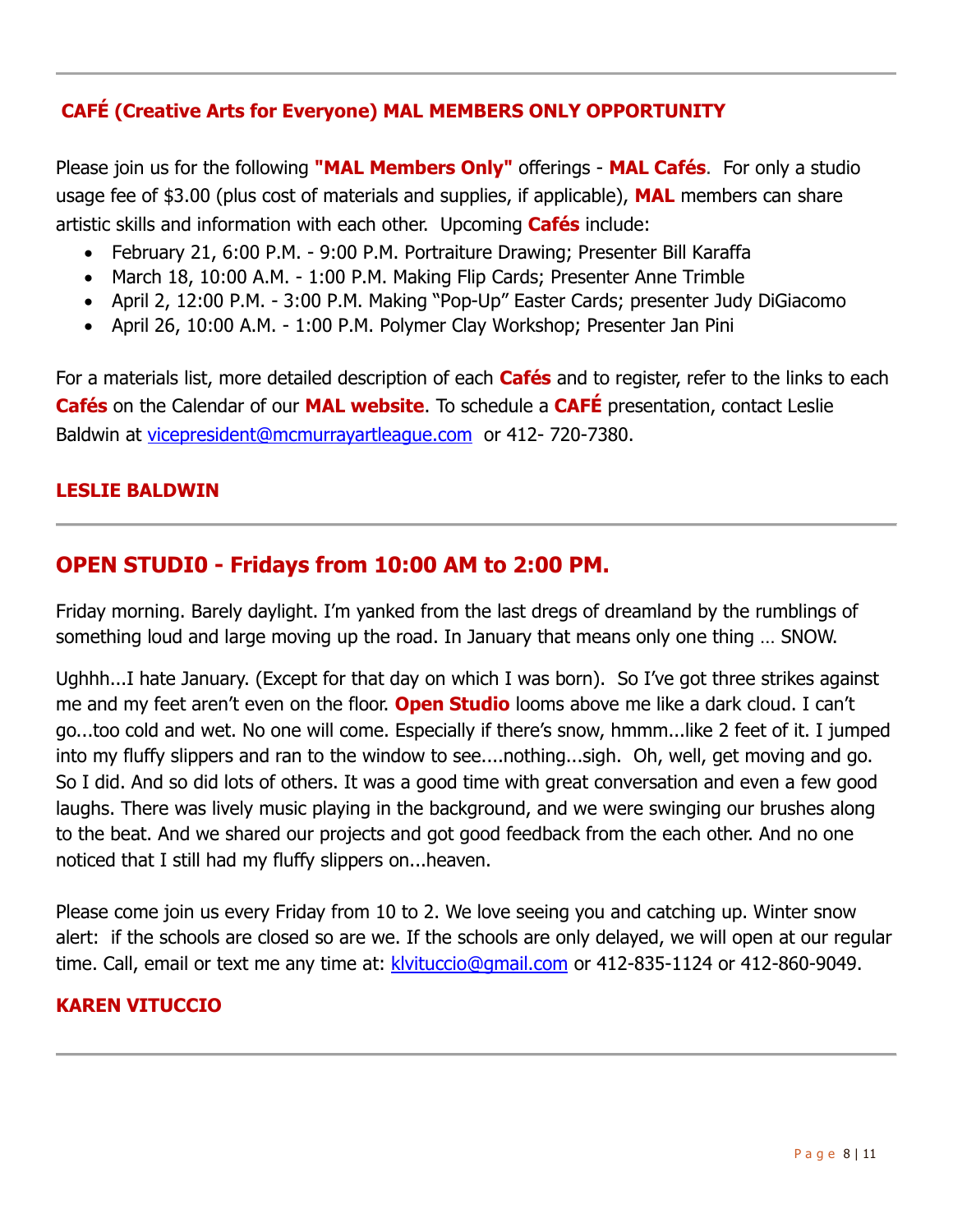## **NEWS FROM OTHER LEAGUES**

- **PITTSBURGH SOCIETY OF ARTISTS GUILD:** Start getting your pieces ready for jurying into PSA in late March. I'll put exact dates, etc. in next newsletter. Get three pieces that show your style and are consistent in style, media. [www.pittsburghsocietyofartists.com](http://www.pittsburghsocietyofartists.com/)
- **WHITEHALL ARTS:** WA is busy displaying at some local hospitals. Through the end of February the group has an exhibit at St. Clair Hospital. For March and April they will be exhibiting at Shadyside Hospital.
- **The Photographic Section of the Academy of Science and Art of Pittsbugh**: Meetings are held 2nd, 3rd, 4th Tuesday of each month September through May. To view other news see website www.pghphoto.org
- Bethel Art Guild: Will meet at noon on February 7<sup>th</sup> at the Bethel Borough Building.

#### **FRAN MARZE**

#### **DIRECTORIES**

**MAL** welcomes new members Arindam Sen and William (Bill) Ceriani! Please enter their contact information to your directories from the list below.

# **If you received a directory in September which contained printing errors, a limited number of directory reprints are now available. Please contact Leslie Baldwin at [lesbld@verizon.net](mailto:lesbld@verizon.net) if you need a new directory.**

MEMBER ADDITIONS/CHANGES AS OF DECEMBER 2018 - JANUARY 2019

| Ceriani, William, (Bill)                   |  |               | 412-343-7576  | williamjceriani@msn.com |
|--------------------------------------------|--|---------------|---------------|-------------------------|
| 428 Duquesne Drive (Flozanne) 412-715-5749 |  |               | AC CP OI PA   |                         |
| Pittsburgh                                 |  | PA 15243-2046 | PPAL PSA SHAL |                         |

| Sen, Arindam        |  |                       | arindams123@qmail.com |  |  |
|---------------------|--|-----------------------|-----------------------|--|--|
| 344 Carmell Dr.     |  | (Sumana) 860-834-0908 | DA EPH PH             |  |  |
| Pittsburgh PA 15241 |  |                       |                       |  |  |

## **LESLIE BALDWIN/ CAROL AURIN**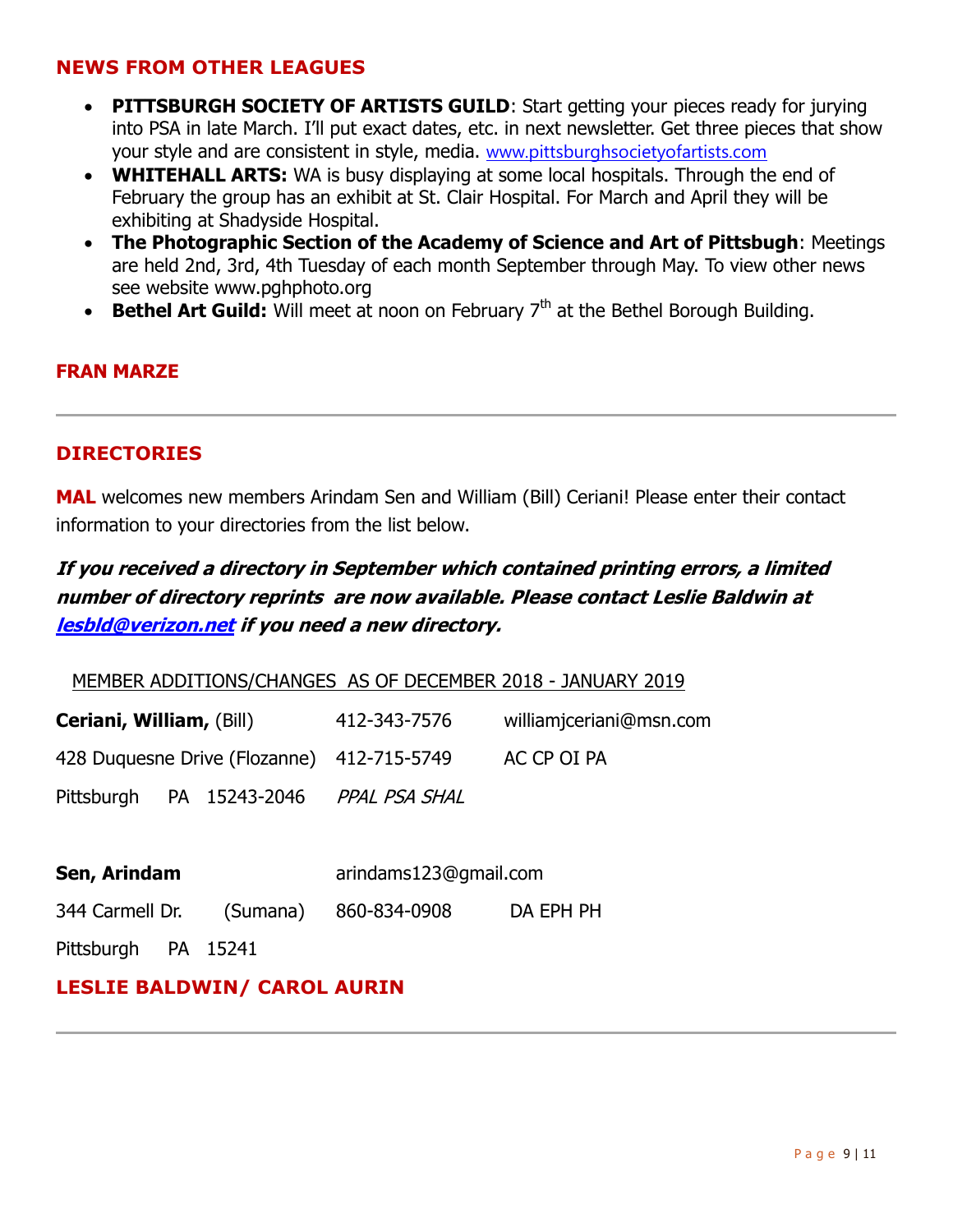

**"THE DEATH OF MARAT" Oil on Canvas 1793 JAQUES-LOUIS DAVID**

## **THE McMURRAY ART LEAGUE Officers & Chairs – 2018 – 2019**

**President:** Anne Trimble president@mcmurrayartleague.com **Vice-President:** Leslie Baldwin vicepresident@mcmurrayartleague.com **Recording Secretary:** Darlene Sanders darlenegsanders@yahoo.com **Corresponding Secretary:** Jeennie Nickolls jnickolls@yahoo.com **Treasurer:** Jan Pini treasurer@mcmurrayartleague.com Art League Liaison: Fran Marze **FMarze@verizon.net By-Laws:** Linda Saksa, Anne Trimble **Class Coordinator:** Betty Roseborough classcoordinator@mcmurrayartleague.com **Class Registrar:** Jean Kunz classregistrar@mcmurrayartleague.com **Directory:** Leslie Baldwin vicepresident@mcmurrayartleague.com **Exhibit Chairs (Fall):** Betty Roseborough **erosie5@aol.com Exhibit Chairs (Spring):**TBD Historian/Archivist: Paul Rebholz newsletter@mcmurrayartleague.com **Hospitality:** Nancy Hokaj nl.hokaj@gmail.com **Immediate Past President:** Linda Saksa **Membership:** Carol Aurin **Newsletter:** Paul Rebholz newsletter@mcmurrayartleague.com **Nominations:** Open **Open Studio:** Karen Vituccio **klvituccio@gmail.com Peters Twp. Library:** Sandy Conley **Program:** Betty Roseborough erosie5@aol.com **Publicity: Judy Ann DiGiacomo Scholarship:** Carol Aurin **Standards:** Karen Vituccio, Christy Osiecki, Jeennie Nichols, Judy Lauso (Alternate) **Studio Exhibits:** Michalina Pendzich, Linda Saksa **Studio Window:** Darla Duffy **Webmaster:** Jan Pini webmaster@mcmurrayartleague.com